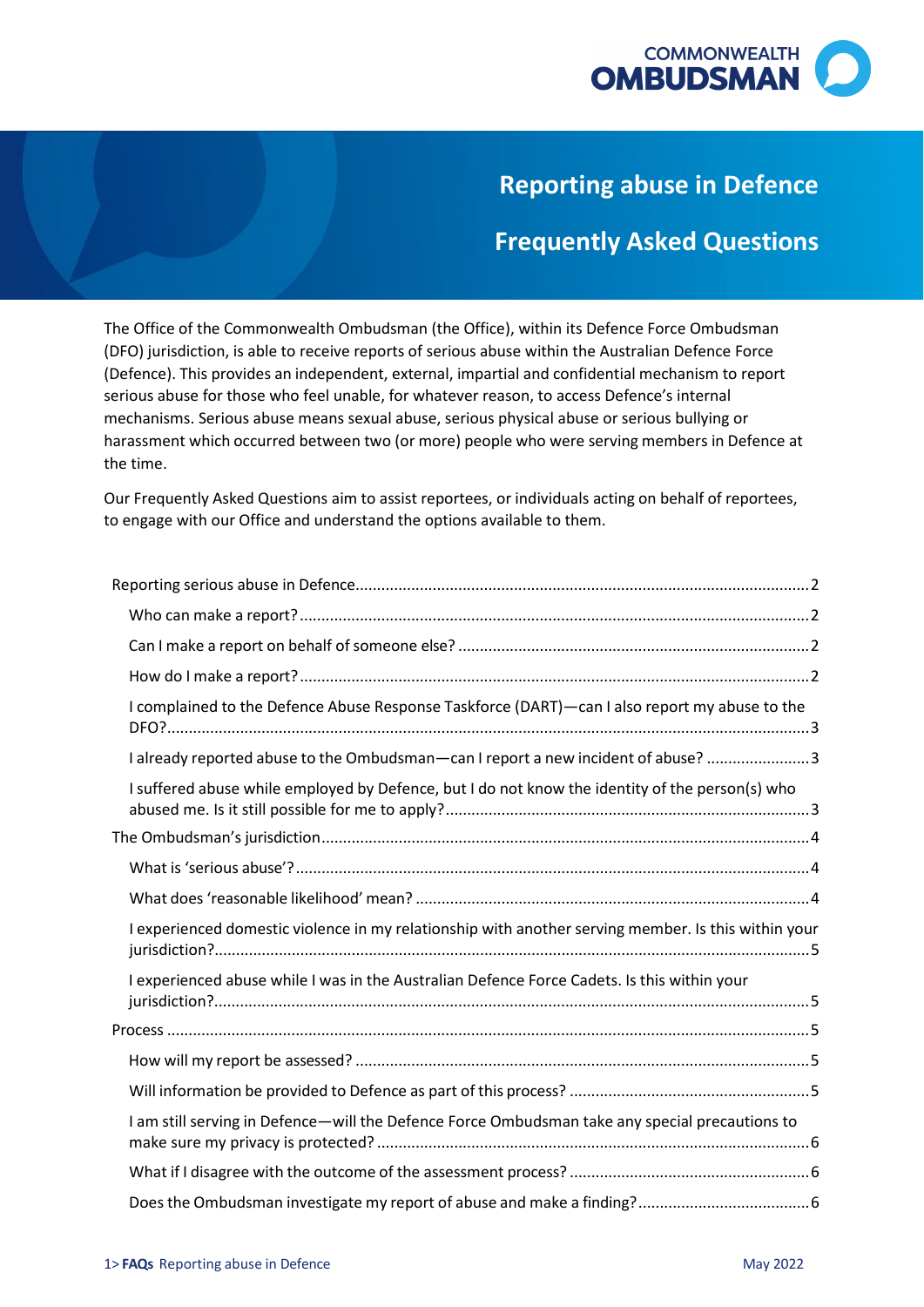## <span id="page-1-0"></span> **Reporting serious abuse in Defence**

## <span id="page-1-1"></span>Who can make a report?

 The Ombudsman can receive a report of serious abuse in Defence by a reportee who was, at the time the abuse is alleged to have occurred:

- a member of the Australian Defence Force (Defence), or
- an Australian Public Service employee deployed outside Australia, or
- • a Defence contractor engaged to provide services outside Australia, either in connection with an operation of the Defence Force or for the purpose of capacity building or peacekeeping functions by the Defence Force.

#### <span id="page-1-2"></span>Can I make a report on behalf of someone else?

 A report of abuse may be made by a reportee, or by another person (an 'authorised representative') on their behalf. A reportee's authorised representative is someone who the Ombudsman is satisfied is:

- • a trustee, guardian or administrator appointed under legislation, or by a court or tribunal order
- the holder of a power of attorney
- a legal representative
- • someone who has legal or written authority (general or specific) to represent the reportee in relation to their report of abuse, or
- • someone who the DFO is otherwise satisfied is authorised to make a report on behalf of the reportee.

There is no requirement to have legal representation to submit a report.

 The reportee will need to complete our *Permission for another person to act on my behalf* form, which can be accessed on our [website.](http://www.ombudsman.gov.au/__data/assets/pdf_file/0018/24408/obo_form.pdf)

#### <span id="page-1-3"></span>How do I make a report?

which is in the form of a statutory declaration and is available on our <u>website</u>. We may contact you To report serious abuse to the Ombudsman, you will need to complete a Reporting Abuse Form, in relation to your report and you may also be asked to provide further information or clarification where required.

 If you have any questions about completing the form, please contact us our Liaison Officer team via email at *defenceforce.ombudsman@ombudsman.gov.au* .

#### Can I make a report anonymously?

 Yes. You can make a report and not provide your personal details. The information in your report can assist in identifying systemic issues or areas of concern in Defence. However, it will not be possible to progress an assessment of your report without certain information, including your identifying details.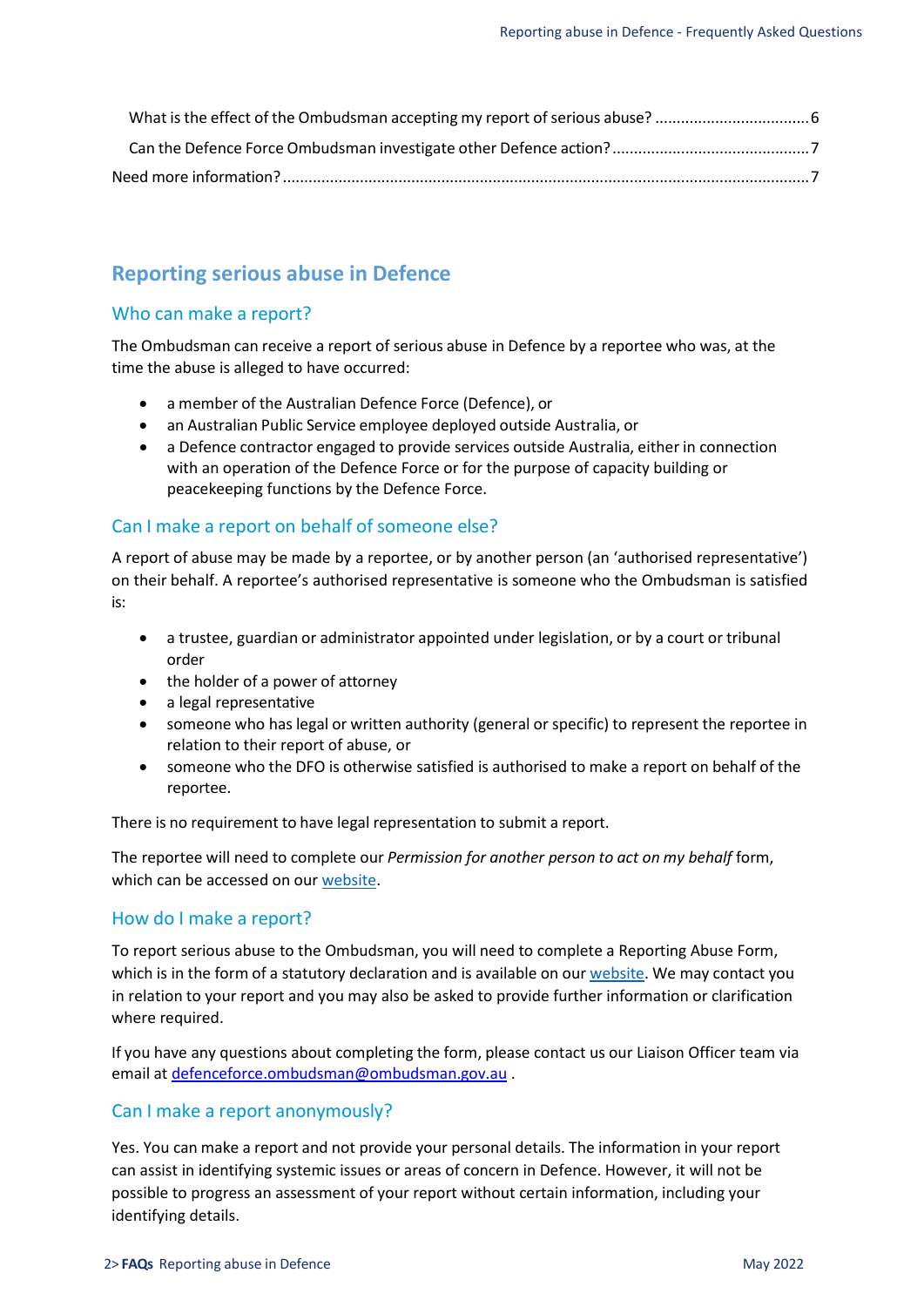### <span id="page-2-0"></span> I complained to the Defence Abuse Response Taskforce (DART)—can I also report my abuse to the DFO?

 The Defence Force Ombudsman cannot respond to a report of abuse if it was dealt with by the DART. However, if you have new information you did not report to the DART, we will consider this information. If you contacted the DART after the cut-off date for complaints (31 May 2013) you can make a report of abuse to us. You can also report abuse which occurred after 11 April 2011 (abuse that was outside the DART's terms of reference), even if you had previously reported that abuse to DART.

#### <span id="page-2-1"></span>I already reported abuse to the Ombudsman—can I report a new incident of abuse?

 The Defence Force Ombudsman **may not** consider a report of abuse if it relates to the same incident/s as were previously reported.

 If a **new** incident of abuse is reported to the Ombudsman, we will assess it in accordance with our acknowledgement of abuse they have experienced. This is the case even if more than one report of abuse has been made to either the Ombudsman or the DART, and more than one report of abuse is usual processes. However, any reparation payment amount that is recommended in response to a **new** incident of abuse will be reduced by any amount a person has already received in assessed as containing the most serious form of abuse.

 This means the maximum amount of reparation payment a person can ever receive under the Ombudsman regulations is \$50,000. This amount can cover one or multiple incidents of serious abuse, and this applies whether a person submits to the Ombudsman one or more reports of abuse.

Further information about the reparation payment scheme is available on our [website.](https://www.ombudsman.gov.au/How-we-can-help/australian-defence-force/reporting-abuse-in-defence)

### I have participated in a common law claim against Defence. Can I still report abuse to the DFO?

 Yes. You can make a report even if you have already participated in a common law claim against Defence for abuse you experienced.

## <span id="page-2-2"></span> I suffered abuse while employed by Defence, but I do not know the identity of the person(s) who abused me. Is it still possible for me to apply?

Yes. It is not essential that you know the identity of the person(s) who abused you.

 However, you should provide as much information as possible in your report about the circumstances of the abuse, and the reasons you do not know the identity of the person(s) who abused you. For example, you may have not seen the face(s) of the person(s) who abused you, or you may have forgotten the name or the spelling of the name of the person(s) who abused you as the abuse occurred a long time ago.

Any information you can provide will help the Ombudsman to assess your report.

#### My report of abuse happened a very long time ago and there were no witnesses. Can I still make a report of abuse?

 former serving members of Defence may not have records or evidence to prove the abuse occurred. Yes. We will consider all reports of abuse, no matter how old. We also understand that current or We can accept reports of abuse we consider to be reasonably likely to have occurred.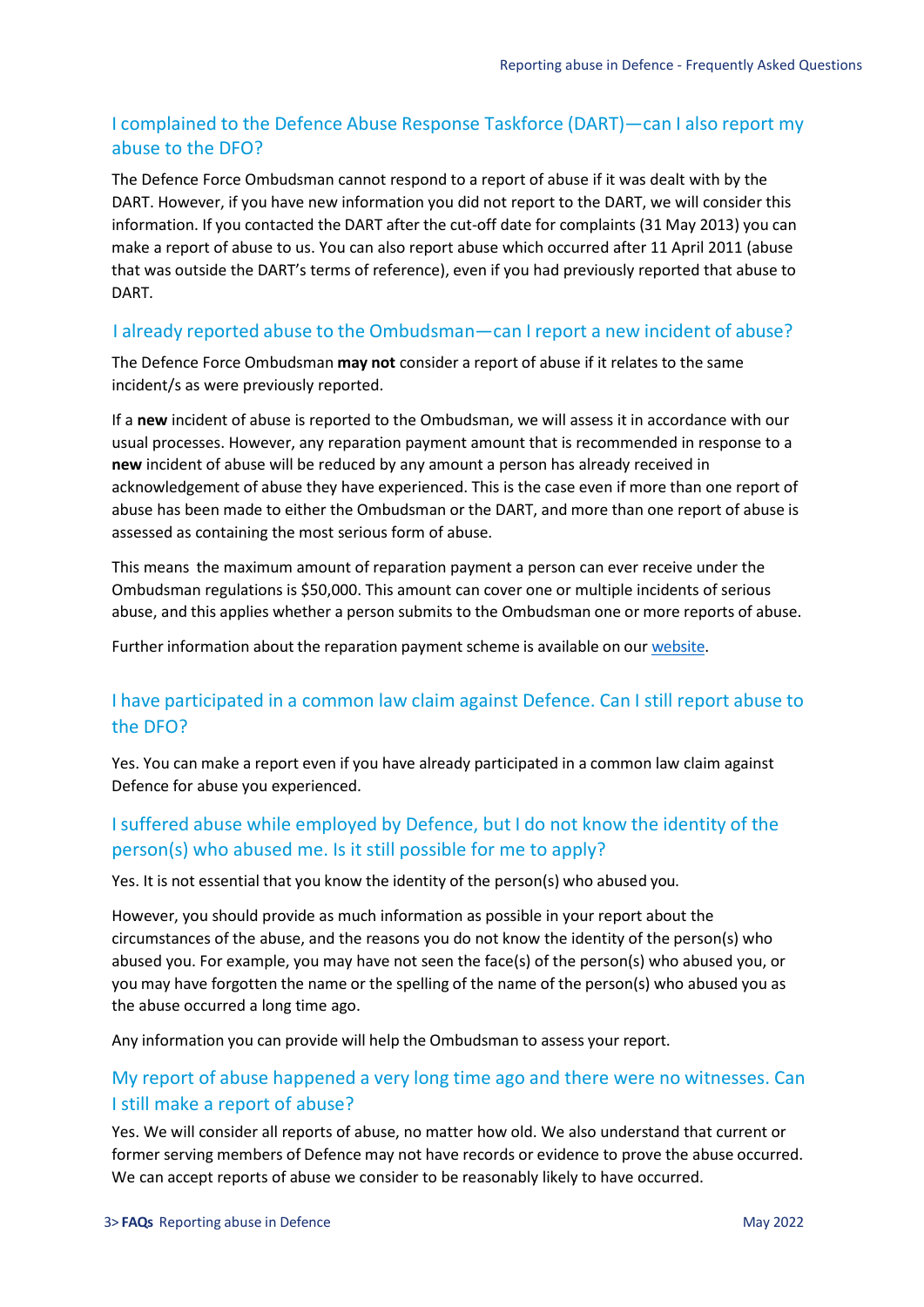## <span id="page-3-0"></span>**The Ombudsman's jurisdiction**

 The Ombudsman may take appropriate action in response to a report if satisfied it constitutes  *serious abuse* which is *reasonably likely* to have occurred.

## <span id="page-3-1"></span>What is 'serious abuse'?

 harassment. All reports will be assessed to determine whether the reported abuse meets this 'Serious abuse' is defined as sexual abuse, serious physical abuse and serious bullying and definition.

 *Serious* physical abuse or *serious* bullying and harassment is conduct which is significant and consequential. It is the conduct alleged which must be significant, rather than the effect on the person on whom it is inflicted. The assessment of seriousness is an objective test and abuse will be determined to be serious where a reasonable person would see the conduct as sufficiently significant in all the circumstances.

In assessing seriousness, the Ombudsman will consider whether the conduct:

- involves a series of incidents which indicate a course of conduct
- is inflicted by officials acting in concert with others
- involves actual bodily harm being inflicted
- appears to include premeditation or consciousness of wrongdoing, and
- • amounts to sexual harassment or discrimination on the basis of an attribute recognised by Australian anti-discrimination law.

 The factors outlined above are not elements of a definition that must be satisfied in each instance, but rather factors to be considered as part of an objective assessment of each report.

## <span id="page-3-2"></span>What does 'reasonable likelihood' mean?

 *Reasonable likelihood* involves the concept that reasonable inquiries have been made to form the belief.

 investigation. However, it is a higher standard of proof than 'plausible', which was used by the DART. This is below the civil standard of proof ('on the balance of probabilities'), which is used when investigating administrative complaints and which requires fact-finding, evidence-gathering and

 The Ombudsman will seek, and consider, any of the following that may be applicable to individual reports:

- further information from a reportee, such as medical records or police or Defence reports
- trend information about abuse which occurred at particular locations and times, and
- any information provided by Defence.

 information will not prevent the Ombudsman from being satisfied it was reasonably likely to have However, having regard to the nature of the abuse, an absence of any further or corroborating occurred.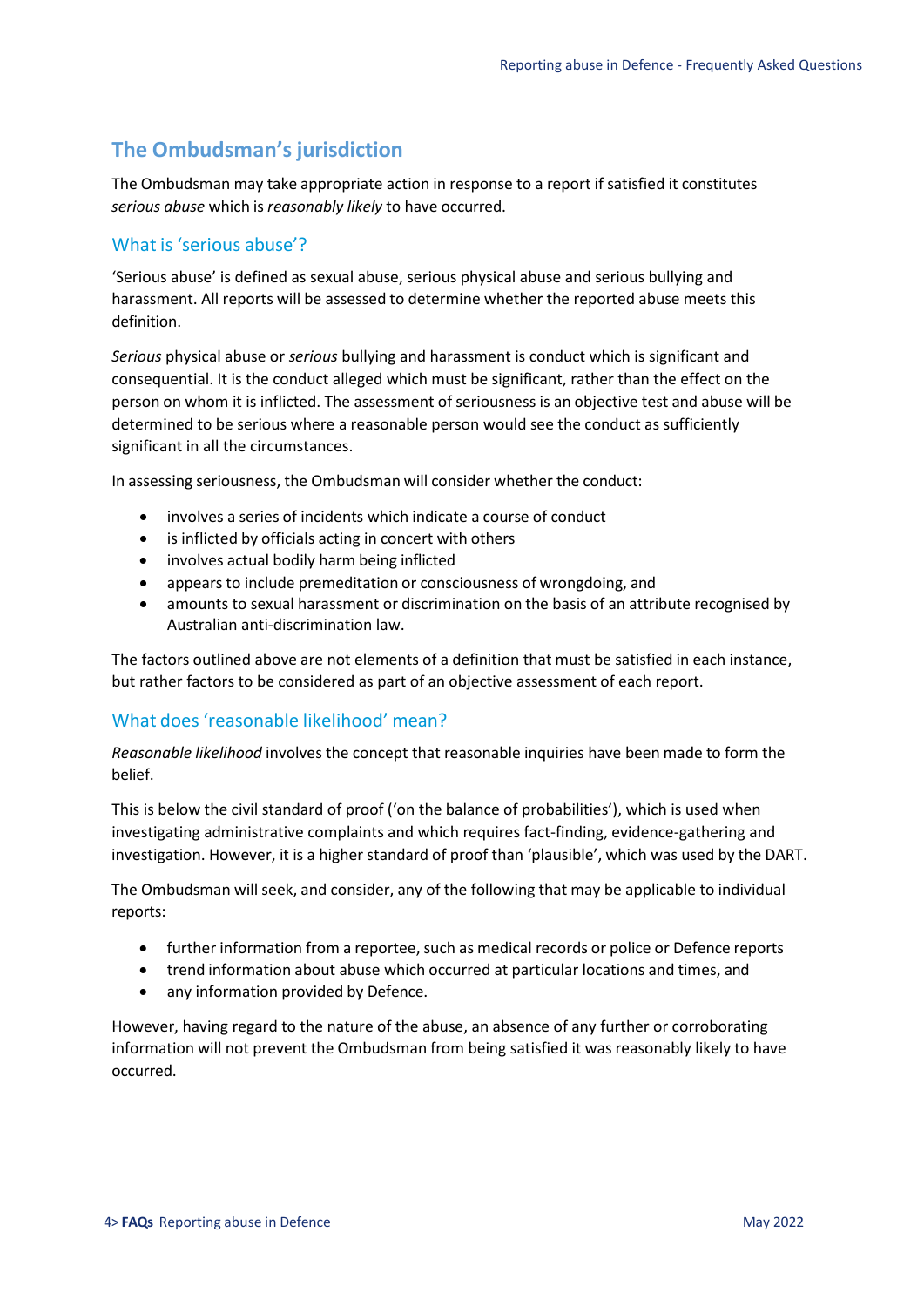#### <span id="page-4-0"></span> I experienced domestic violence in my relationship with another serving member. Is this within your jurisdiction?

 Matters of domestic violence are not within the Ombudsman's jurisdiction. The Ombudsman's jurisdiction is directed to a person's conduct in the workplace rather than a domestic relationship. The jurisdiction does not cover conduct which occurs within domestic relationships, or in a social setting disconnected from the workplace, even when both parties are members of Defence.

 Service Police can take a report of a domestic violence incident. In addition, the Sexual Misconduct Prevention and Response Office (SeMPRO) can offer support to a member who has experienced domestic violence that involves an element of sexual misconduct.

#### <span id="page-4-1"></span> I experienced abuse while I was in the Australian Defence Force Cadets. Is this within your jurisdiction?

 organisation focused on Defence customs, traditions and values. While the three ADF Cadet organisations are supported and administered by the ADF, under the *Defence Force Act 1903* an ADF The Australian Defence Force Cadets (ADF Cadets) is a community-based youth development Cadet is not a member of the ADF. The Ombudsman is unable to receive reports of serious abuse in Defence by a reportee who was, at the time the abuse is alleged to have occurred, an ADF Cadet.

 Reports of sexual abuse experienced in the ADF Cadets may be considered by the National Redress Scheme, depending on the circumstances of the case.

### <span id="page-4-2"></span>**Process**

#### <span id="page-4-3"></span>How will my report be assessed?

 Each report of abuse will be assessed as quickly as possible. We can accept reports where we are satisfied:

- the report constitutes serious abuse
- the abuse is reasonably likely to have occurred
- you were, at the time of the alleged abuse, an employee of Defence
- the alleged abuser was an employee of Defence, and
- there is a connection between the alleged abuse and your employment in Defence.

 We will notify you of the outcome of our assessment process and whether we have accepted your report.

#### <span id="page-4-4"></span>Will information be provided to Defence as part of this process?

 Yes. As part of the process, we will seek your consent to provide information about your report of abuse to Defence, so that it can provide information to assist us with the assessment process.

 We will only do so with your consent, after close and informed consultation. You may withdraw your consent, may limit our ability to consider your matter further, although it does not prohibit you from consent at any time and we will cease taking any further action. Not consenting, or withdrawing providing your consent at a later time.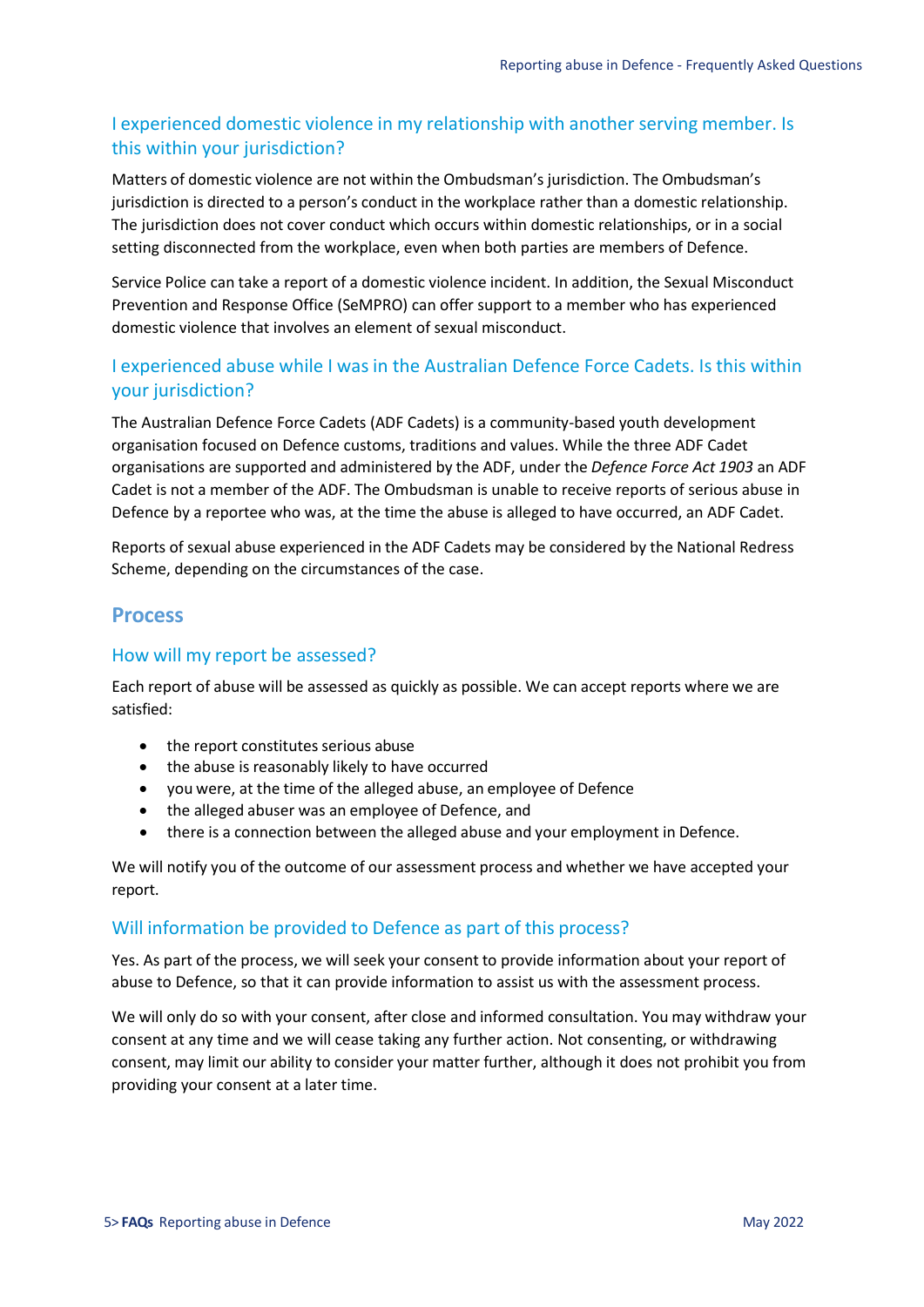#### <span id="page-5-0"></span> I am still serving in Defence—will the Defence Force Ombudsman take any special precautions to make sure my privacy is protected?

 Defence in relation to reportees who are currently serving and will not request any information from The Ombudsman is aware of the additional sensitivities around requesting information from Defence without first contacting you and obtaining your consent.

Our Privacy Policy is available on our website.

 required by law or Parliament. We will only provide limited necessary information to Defence in order to obtain your relevant records from Defence. We will keep your personal information confidential, except for limited circumstances when

 This information will be provided directly to the Defence Response Unit (DRU), a secure cell within to the Chief of the Defence Force. The DRU treats this information with the strictest confidence and the Command Support Branch of the Australian Defence Force Headquarters which reports directly it will only be viewed by staff within the DRU.

#### <span id="page-5-1"></span>What if I disagree with the outcome of the assessment process?

 If part or all of your report of abuse is out of the Ombudsman's jurisdiction to take further action, you can request a review of the decision. A request for a review should be submitted within 28 days of the Ombudsman's decision being made. This should include additional information about the abuse you experienced. Should you require more time you are able to request an extension past 28 days.

 If you have requested a reparation payment and your report of abuse is considered within the payment recommendation. If that recommendation is under the maximum payment of \$50,000 and you wish to contest this, you are able to request a review. Ombudsman's jurisdiction, you are provided with a preliminary view regarding a reparation

Our policy is that we will review a decision only once.

More information on review processes can be found in the Defence Abuse Review Processes Fact [Sheet.](https://www.ombudsman.gov.au/__data/assets/pdf_file/0028/102889/Review-Processes-Factsheet-March-2022.pdf)

#### <span id="page-5-2"></span>Does the Ombudsman investigate my report of abuse and make a finding?

 No. We do not investigate the incident(s) of abuse. However, with your consent we can refer your report to Defence or another agency such as the Australian Defence Force Investigative Service or the Inspector General of the Australian Defence Force. These organisations are able to investigate incidents and make findings of guilt or innocence.

Further information about the case referral process is available on our [website.](https://www.ombudsman.gov.au/How-we-can-help/australian-defence-force/reporting-abuse-in-defence)

#### <span id="page-5-3"></span>What is the effect of the Ombudsman accepting my report of serious abuse?

 accessing counselling with Open Arms - Veterans & Families Counselling. We can also assist with At any point during your contact with the Ombudsman, our Liaison Team will support you to this referral **prior** to you submitting a report.

 If the Ombudsman accepts your report as serious abuse, this enables us to take further appropriate actions, in consultation with you. Actions may include participation in our restorative engagement payment. [program, a](http://www.ombudsman.gov.au/__data/assets/pdf_file/0021/46920/RE-factsheet-updated.pdf)nd, in some circumstances, recommending to Defence that it make [a reparation](http://www.ombudsman.gov.au/making-a-complaint/australian-defence-force/reporting-abuse-in-defence)  [payment.](http://www.ombudsman.gov.au/making-a-complaint/australian-defence-force/reporting-abuse-in-defence)<br>**6> <b>FAQs** Reporting abuse in Defence May 2022